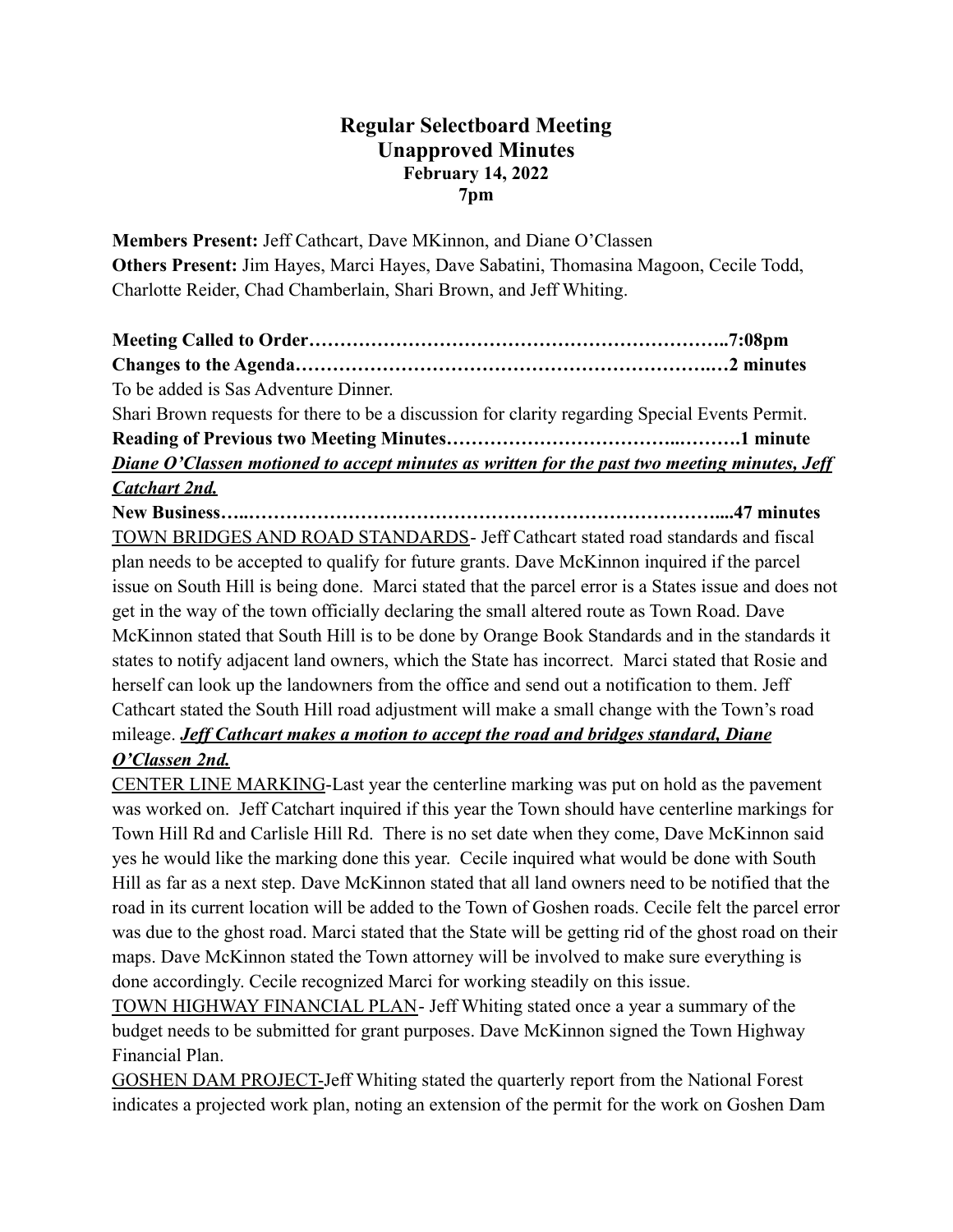for an additional three years, this will put the end of work date for 2026. Jeff Whiting stated that this is a big upset with recreational use especially for the local people as the dam is drained considerably and access is closed to the public. Jeff Whiting suggested getting the Forest Service and Green Mountain Power people to a meeting in town and have citizens be able to bring up grievances regarding this issue. Jeff Whiting also expressed concern with the increased trucks using the roads for the dam project, which has caused damage. Jeff Cathcart will send an email to the parties and invite them to a future meeting.

ADVENTURE DINNER- Dave McKinnon got in touch with Sas Stewart from Adventure Dinner regarding a permit for a Special Event at Blueberry Hill Inn. She gave him all requirements for a Special Events Permit earlier today. A liquor license came through the office for an event of 120 people which brought attention to a possible need for a Special Events from Blueberry Hill. Dave McKinnon stated that due to the overall event having more than 75 people it warrants a Special Events Permit. The ordinance does not say 75 people in one day or at one time, but for an event, even if multi-day. Charlotte inquired if the town has had multi-day events previously and if the count was for the multiple days or for one day? Dave McKinnon stated yes, the town has had multi-day events in which a permit was obtained, there is a precedent set and an ordinance to follow. Shari asked for an example, Dave McKinnon stated the BMW rally at Camp Thorpe, they annually request permits and is a multi-day event. Shari expressed concern that the language of the ordinance is very confusing. Her event is three days, each day having a different event, all under 75 people. She is unsure how this can constitute needing a Special Events permit as there are not more than 75 people for the one event on that day. Shari explained there are 20 people for the first day, 60 people for the event on the second day, and the third day is the same type of event but still only 60 people. She would like clarity as to how one event is distinguished from another event. Shari also inquired with who applies for the event permit, the owner or the vendor? Dave McKinnon stated the Love Trek event from Sas came in as a three day event, regardless of how the event is broken up each day, it is still titled and advertised as one event. Shari stated that by the language of the ordinance she wouldn't have thought to need a special events permit, had Sas not applied for a liquor license this never would have been triggered and a permit would not have been applied for. Dave McKinnon stated that the vendor or landowner can apply, as long as the permit is applied for. Dave McKinnon stated for clarity, the way the ordinance is written, if someone is having one event, over the course of however many days, if there will be more than 75 participants, staff and volunteers accumulated over the duration of that event, a Special Events permit is mandatory. Shari inquired if a liquor license makes the permit necessary, if Sas does this same event next year with no alcohol, would she still need to pull a permit? Diane O'Classen stated that the permit has nothing to do with alcohol being served, it is based on the amount of people for an event. Dave McKinnon stated that this ordinance is for everyone's safety as it makes known of increased traffic, noise, and people that will be expected in town. Shari inquires how this is different from people coming to the ski center or having guests at the Inn. Dave McKinnon stated that the outdoor recreation center is not a planned event, as there is no telling how many people will be stopping in, but a planned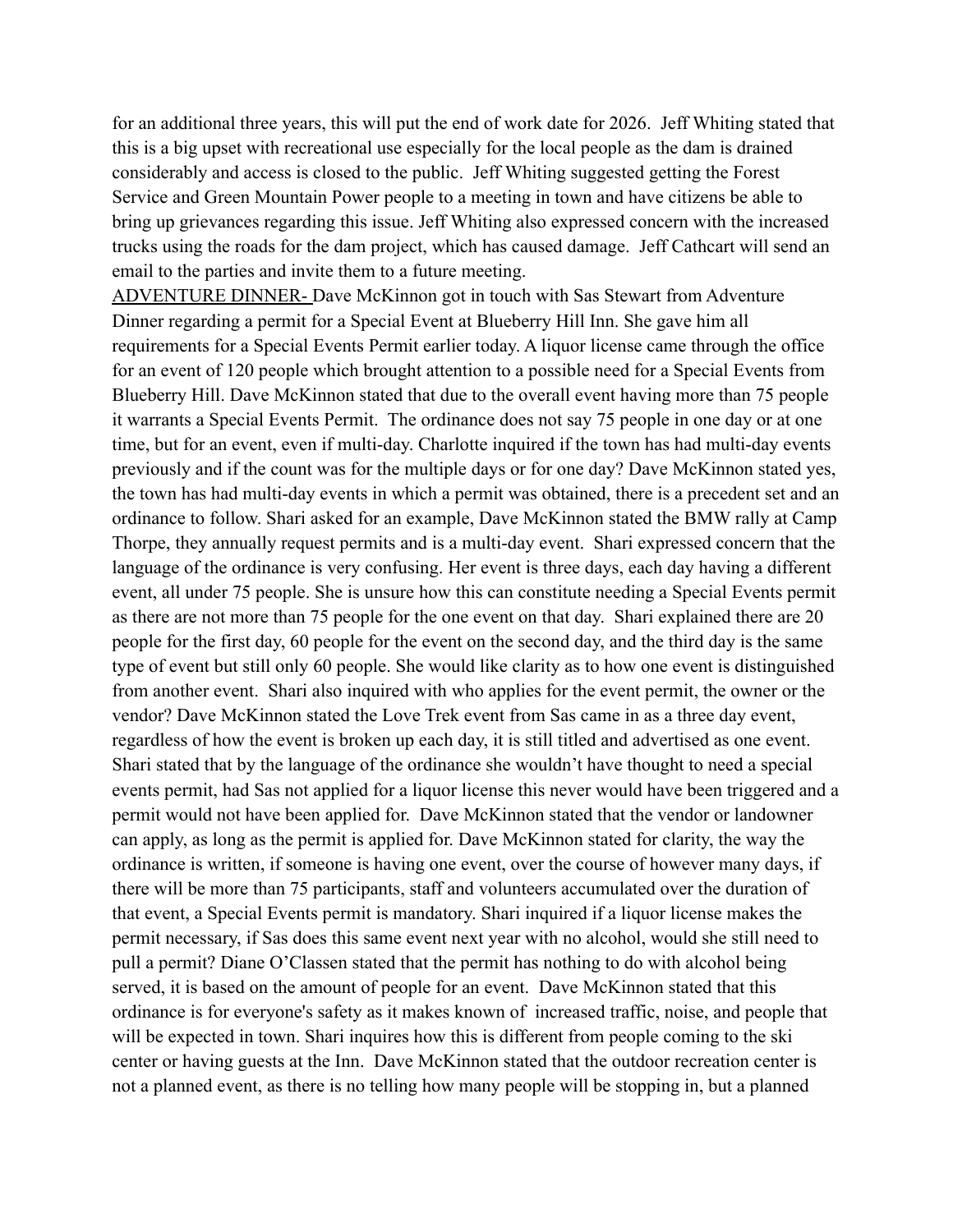event where there are over 75 people, a permit must be applied for. Cecile inquired if a wedding would need a Special Events permit. The board answered yes, if the host of the wedding is charging money to host the wedding and there will be more than 75 people at the wedding including staff and volunteers then yes, a permit is needed. Shari stated that when they have weddings, they have people stay at the Inn for the weekend and they have breakfast and brunch, does this mean that the weekend is the event, or the day of the wedding. Dave McKinnon stated if 40 people are having dinner and those same 40 people are having brunch the next day, and those same 40 people are at the wedding, the total participants is 40 people, which would not warrant a permit. Marci stated that the inn guest is factored into their already established business, the skiers that visit the recreation center are part of the outdoor center, a wedding is a planned event that draws an increase amount of people outside of who may be staying at the Inn for the ceremony, this is something that isn't a part of their normal day to day business at the Inn, it is a special event thus all those in attendance to the event are to be counted. Shari noted that this is only for events that are charging a fee to attend, she feels this may be unfair. Diane O'Classen stated she has requested a permit for the fireworks and they did not charge. Dave McKinnon agreed, the language could be made better. *Jeff Cathcart would like to grant the permit to Shari for Blueberry Hill, pending payment and to revise the ordinance to make it more understandable for the reader, Jeff Cathcart makes a motion to do so, Diane O'Classen*

2nd. Charlotte inquired if the BMW rally is more than one day and if that is one permit or a permit per day. Dave McKinnon stated they pull one permit and pay per day of the event. Shari stated that Sas has done these events all over the state and has never needed to apply for a Special Events permit. Dave McKinnon stated that the Town of Goshen requires it as it is an ordinance of the Town. Dave Sabatini inquired about the Goshen gallop and other events, Shari stated she would be applying for permits for upcoming events.

**Old Business…………………………………………………………………………16 minutes** SOUTH HILL- South Hill was addressed above.

TOWN WEBSITE-Marci stated the town website would be at no additional cost and that the town has been paying for web services with the fatcow account, she inquired because Vickee asked if there would be a reinstatement fee. Dave McKinnon stated that a few patterns can be done for a site and the board will look at it. In the meantime the site should be put "under construction".

HEALTH AND SAFETY FOR TOWN MEETING - Dave McKinnon stated that the Town can not do a zoom meeting that includes voting per State mandate, only informational. The Board of Civil Authority would need to approve any changes and we are beyond the deadline to move the meeting for this time or to make changes, it can be moved for emergency reasons. Shari Brown offered to use the Blueberry Hill Ski Center. Dave Sabatini inquired if it is heated and has a bathroom facility for say 100 people, Shari said yes. Camp Thorpe does not have heat in the building for use this time of the year. Diane O'Classen inquired about having an informational meeting. Dave McKinnon stated to do an informational meeting everything would be voted on by ballot, the ballots have been printed as well as the warning published. The meeting could be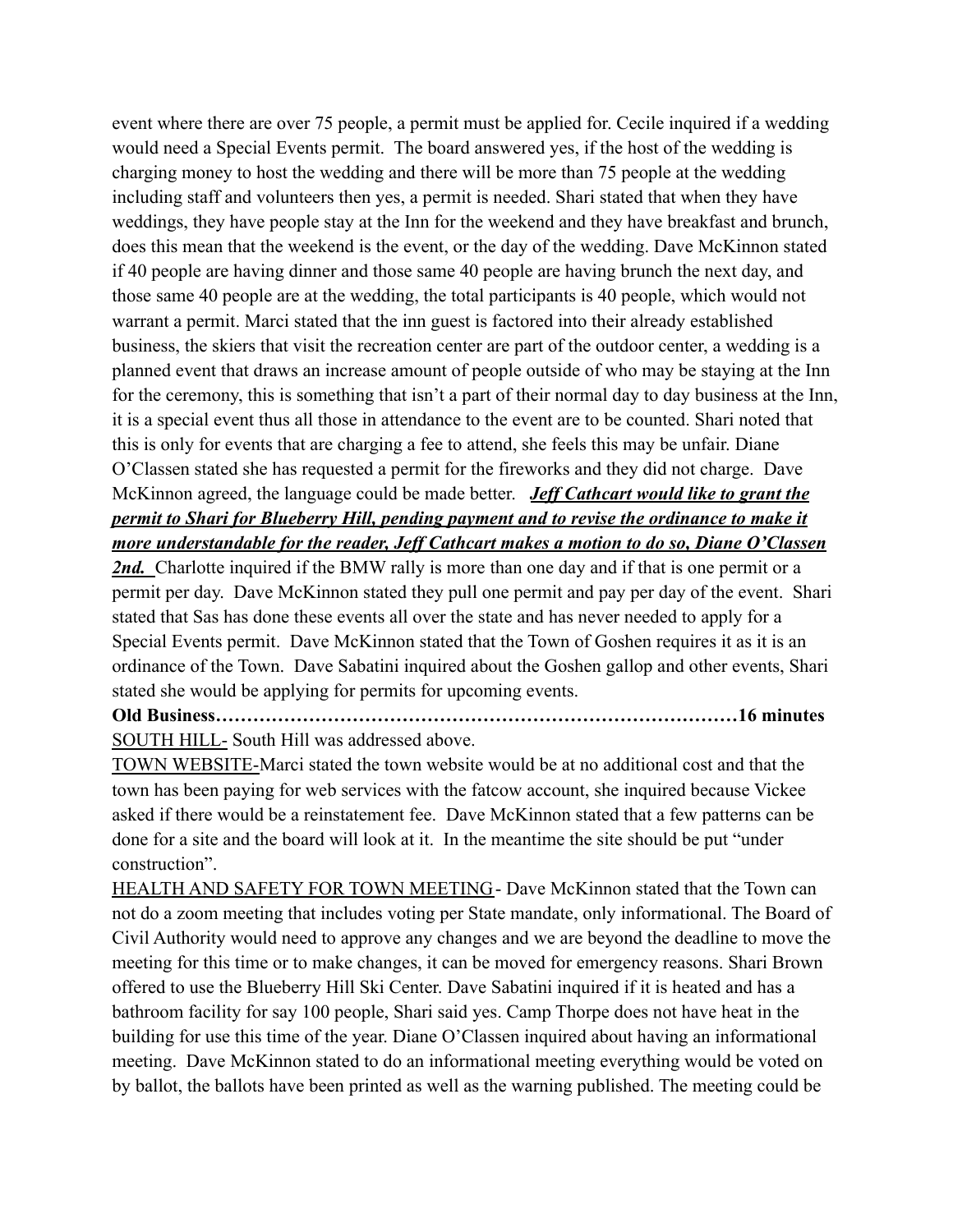moved to a later date and outside or can be kept the way it is. Masks can not be made mandatory. Diane O'Classen stated that the lawyer and insurance carrier will be notified due to having an inside meeting. VLCT is suggesting talking with the town attorney and insurance company in the event someone contracts covid from the meeting. Thomasina felt tracking the source of where someone obtained covid is unrealistic. Jeff Cathcart said additionally there needs to be coverage in case something happens such as an altercation between a masked person and an unmasked person. Thomasina inquired if the insurance company would want an additional policy. Diane stated this came as a suggestion from VLCT. Cecile inquired if the Town has VLCT insurance. The Town has Kinney Insurance. Marci feels the current insurance would have coverage. The Town will provide masks for those who would like one, hand sanitizer, hot water for washing hands, air purifiers, and open doors for ventilation as well as the option of being in the kitchen or even outside with someone who would then go and collect their vote. Dave McKinnon stated that the meeting can only be moved if there is an emergency, such as a fire or flooding in the building. Jeff Whiting thought Covid constitutes a health emergency. Dave McKinnon stated the State has lifted the State of Emergency and the counts are going down. The Secretary of State Office also recently stated that Covid is not a health emergency at this time. Marci stated that Rosie called everyone who attended the past three years of meetings to see if people would rather have a remote meeting or an in person meeting. The thought was to get this information early so that if the majority of people expressed concern with having an in person meeting the board could take necessary actions to hold a safe meeting based on what the people were comfortable with. Rosie spoke with some, left messages, and received feedback and found that the majority of people desired an in-person meeting with masks encouraged. Shari stated that she was not called and asked about this. Dave McKinnon suggested having a podium with plexi-glass. Marci thought it would be better for people to remain in the spot they are seated and take down their mask to speak rather than share one space to speak. Thomasina stated that if someone does not feel comfortable with taking off their mask it is very hard to hear, so she inquired if there will be a sound system to help amplify those that are speaking. Marci agreed and stated that the recorder has a hard time picking up voice through masks. Dave Sabatini has mics with an amplifier that he would be willing to provide during the meeting so that someone that wants to keep their mask on can speak through a mic. Thomasina inquired if the mic is wireless or with a cord and if wiping the mic can be done between people.

Charlotte inquired about article V. Marci stated the new reports are over in the town report box out on the front porch. Charlotte went to get reports for everyone.

**Roads……………………………………………………………………………..4 minutes**

Earl's stated that it would take 10 days to repair the truck, there are parts to order, a \$500 deductible, the total cost was around \$7,000.00. Not much has been heard lately on the progress of work on the truck. The other two trucks are working fine. All sand has been delivered. Garbage truck is working, the 4 wheel drive has been fixed, the 02 sensor went and that has been repaired. Marci had to drive really slow from Middlebury as the truck was not working properly last week due to the O2 sensor.